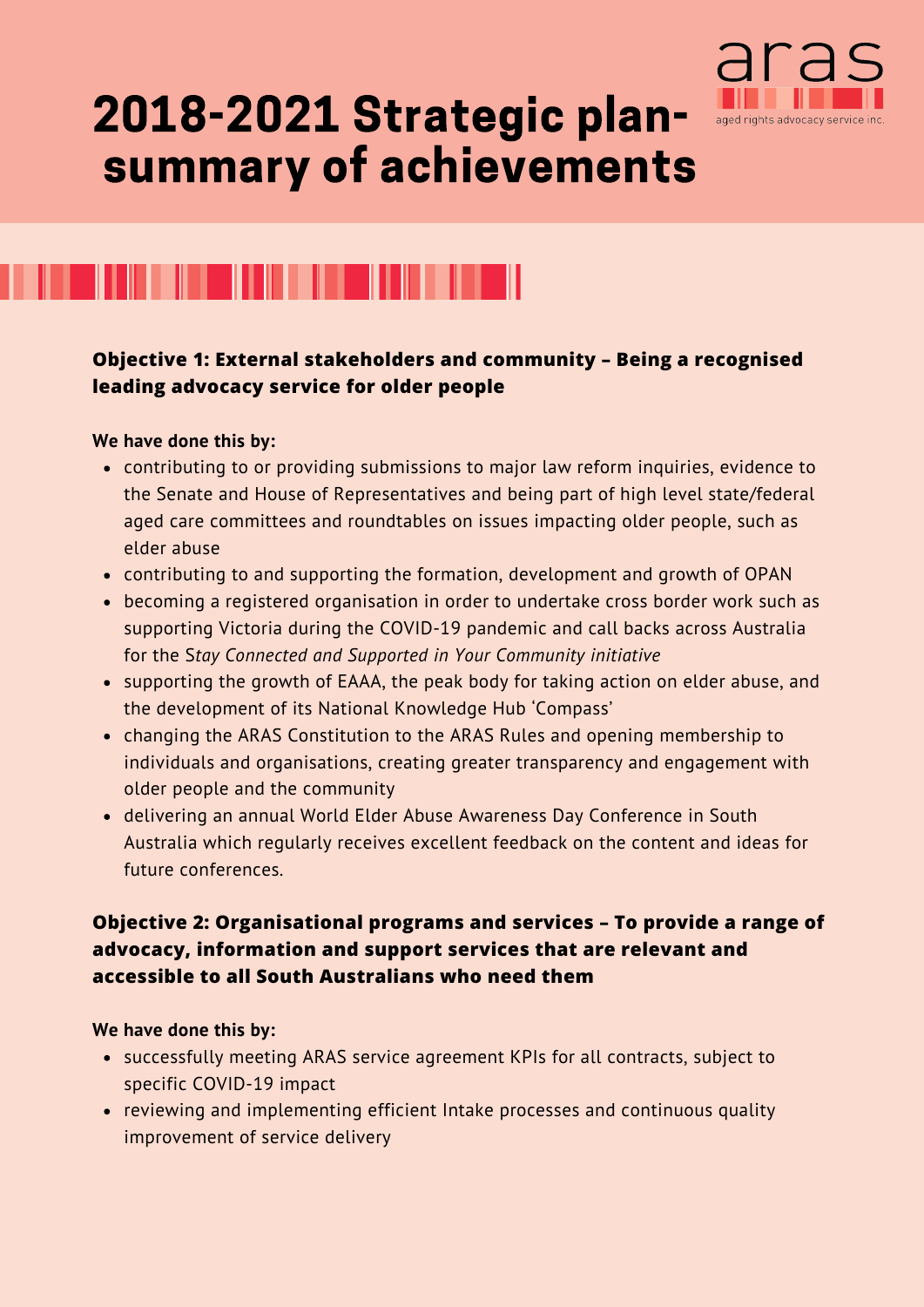

# 

- leading and driving elder abuse prevention work, including the first National OPAN Elder Abuse Prevention Advocacy Framework
- hosting the inaugural *Stolen Generation Summit – Elder abuse prevention and positive ageing*, and the development of a storybook resource for aged care based on outcomes from the Summit and which is now entered in the National Archives of Australia
- successfully tendering and delivering the Aged Care System Navigator Trial in the northern metro and specific northern country areas
- conducting stakeholder engagement surveys with internal and external stakeholders to inform our strategic directions
- achieving Certificate level Australian Service Excellent Standards accreditation for three years.

# **Objective 3: Financial organisational sustainability – Build a sustainable and viable organisation**

### **We have done this by:**

- consulting with staff about a proposed new organisational structure before implementing that structure in 2018 and refining it in 2020 to take into account growth of ARAS
- conducting a review of outsourced financial and corporate services and bringing these skills, expertise and knowledge in-house to support growth of the organisation
- scoping and implementing a modern client management system to ensure that client information is efficiently recorded and safely secured
- scoping new office accommodation, ensuring savings which can be redirected to service delivery
- increasing revenue from \$1.5M to \$2.6M, enabling greater support for older people.